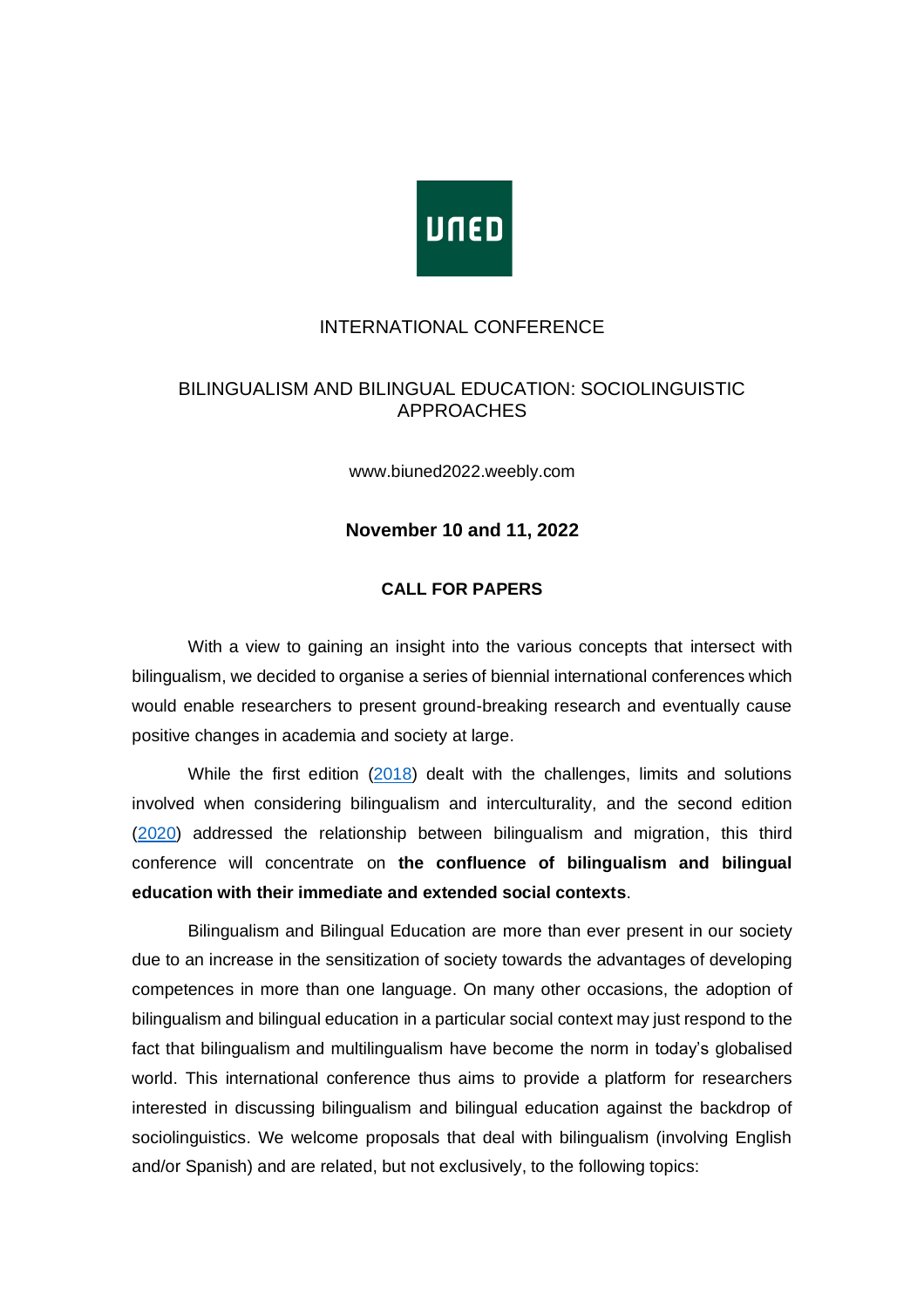- the sociolinguistics of learning a foreign language
- the interface between learning a language and learning the culture
- attitudes towards bilingualism and foreign language learning
- heritage languages
- linguistic choices and migration
- bilingual education in monolingual and bilingual contexts
- family bilingualism
- bilingualism in migrant families
- the effects of new technologies on bilingualism and bilingual education in relation to the context
- language planning
- language variation and language learning
- bilingualism and demographics
- policies towards bilingualism and bilingual education
- English as a lingua franca
- interculturality

### **Plenary speakers**

Professor Åsa Palviainen (University of Jyväskylä, Finland)

Professor Antonella Sorace (University of Edinburgh, UK)

Professor Francisco Moreno Hernández (University of Heidelberg, Germany)

All interested participants should take note of the following steps:

### **1. SUBMISSION OF PROPOSALS**

Participation is open to all researchers interested in the conference theme. Proposals for papers in **English or Spanish** are welcomed. It is worth noting that presentations will last 20 minutes, followed by 10 minutes for discussion. The deadline for the submission of proposals is **July 15 th**, 2022.

Your proposal should include:

- A title (max. 15 words)
- Key words (max. 5 words)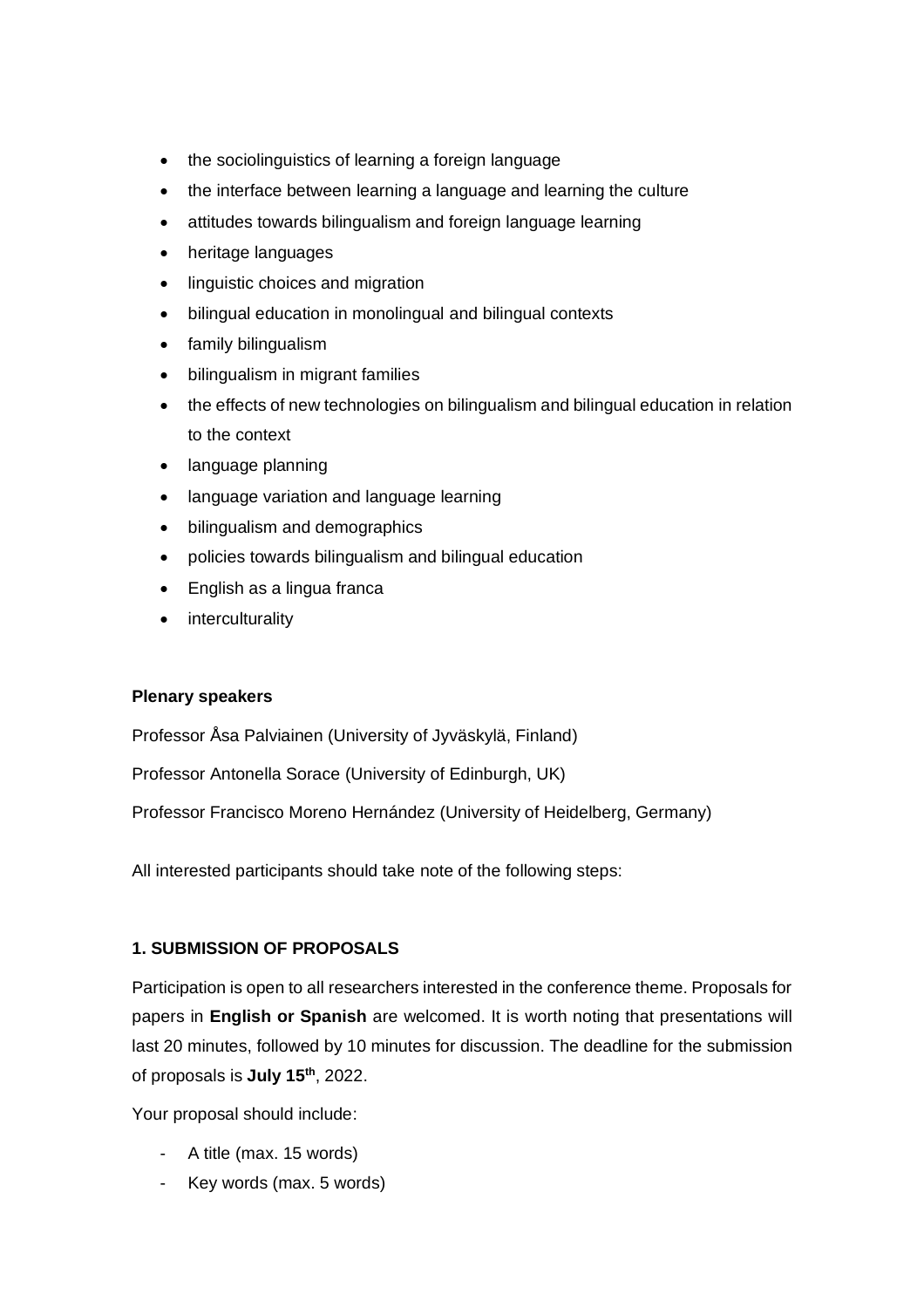- An abstract (300-400 words, not including references), followed by 5-10 references.
- A short biography (max. 200 words)

All proposals must be submitted online via EasyChair. While abstracts can be inserted

(typed/pasted) directly into the relevant section on EasyChair, authors' biodata must be uploaded as PDF files. The procedure for creating an EasyChair account, if you don't have one, and submitting your proposal is as follows (skip steps 1-3 if you have an EasyChair account already)

1. Go to<https://easychair.org/account/signup>

2. Complete the CAPTCHA authentication procedure (if need be) and click on "Continue"

3. After you've filled in the form, EasyChair will send you an email with a link that you can use to confirm the creation of your account.

4. Log into your Easychair account, click on the following link or copy and paste it into your browser's address bar <https://easychair.org/conferences/?conf=biuned2022>

- 5. Click on "Enter as an Author"
- 6. Add your proposal and click on "Submit"

# **2. NOTIFICATION OF ACCEPTANCE**

A written acceptance or refusal of proposals will be sent by e-mail no later than **September 5 th, 2022.**

### **3. REGISTRATION**

Once a proposal has been accepted, participants should proceed to register for the conference and pay the conference fees. Registration and payment will take place from **October 1<sup>st</sup>** to **November 5<sup>th</sup>**, inclusive. Information on how to complete payment will be available on the conference website by mid-September 2022.

The conference fees are as follows:

# **Speakers:**

Early-bird registration (Until Sept.  $30<sup>th</sup>$ ) €110

Late registration (from Oct.  $1^{st}$ ) €140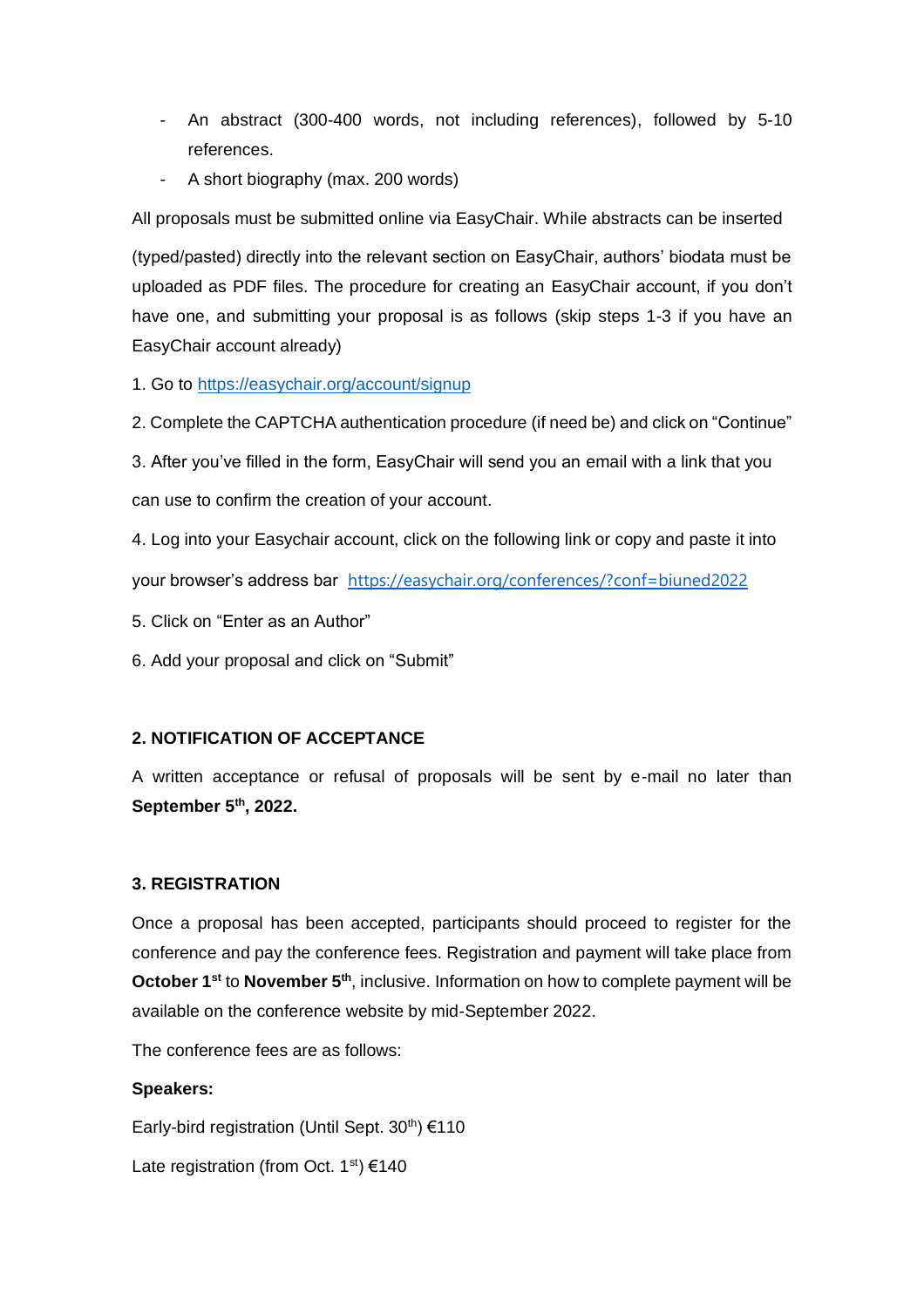## **Attendees:**

Early-bird registration (Until Sept.  $30<sup>th</sup>$ )  $640$ 

Late registration (from Oct.  $1^{st}$ )  $655$ 

## **Reduced fee:**

**Doctoral students and speakers based in developing countries** (Africa, Asia and Latin America) may apply for a 50% **fee reduction** by getting in touch with the Organising Committee after the acceptance of their proposal.

All attendees and speakers will be entitled to a certificate which will serve as evidence of their participation in the conference.

(NOTE: In case of co-authorship, only one presenter or participant should register for the conference.)

## **4. PUBLICATION**

A selection of the papers presented at the conference will be published in Spanish journal *Studies in Applied English Linguistics / Estudios de Lingüística Inglesa Aplicada* (ELIA) (http://revistas.uned.es/index.php/ELIA/index). All oral presenters will be invited to submit paper manuscripts for possible inclusion in the journal. In addition, the best manuscripts we receive may be published as an edited volume with a high impact publisher. The deadline for paper submissions will be November 30<sup>th</sup>, 2022.

### **5. CONTACT AND FURTHER INFORMATION**

You can find more information relating to the conference on our website:

www.biuned2022.weebly.com

You may also reach out to the Organizing Committee by email or ordinary mail at the following addresses:

[lenguaysociedad@flog.uned.es](mailto:lenguaysociedad@flog.uned.es)

Secretaría de Lengua y Sociedad Dcho. 623 Humanidades Senda del Rey, 7